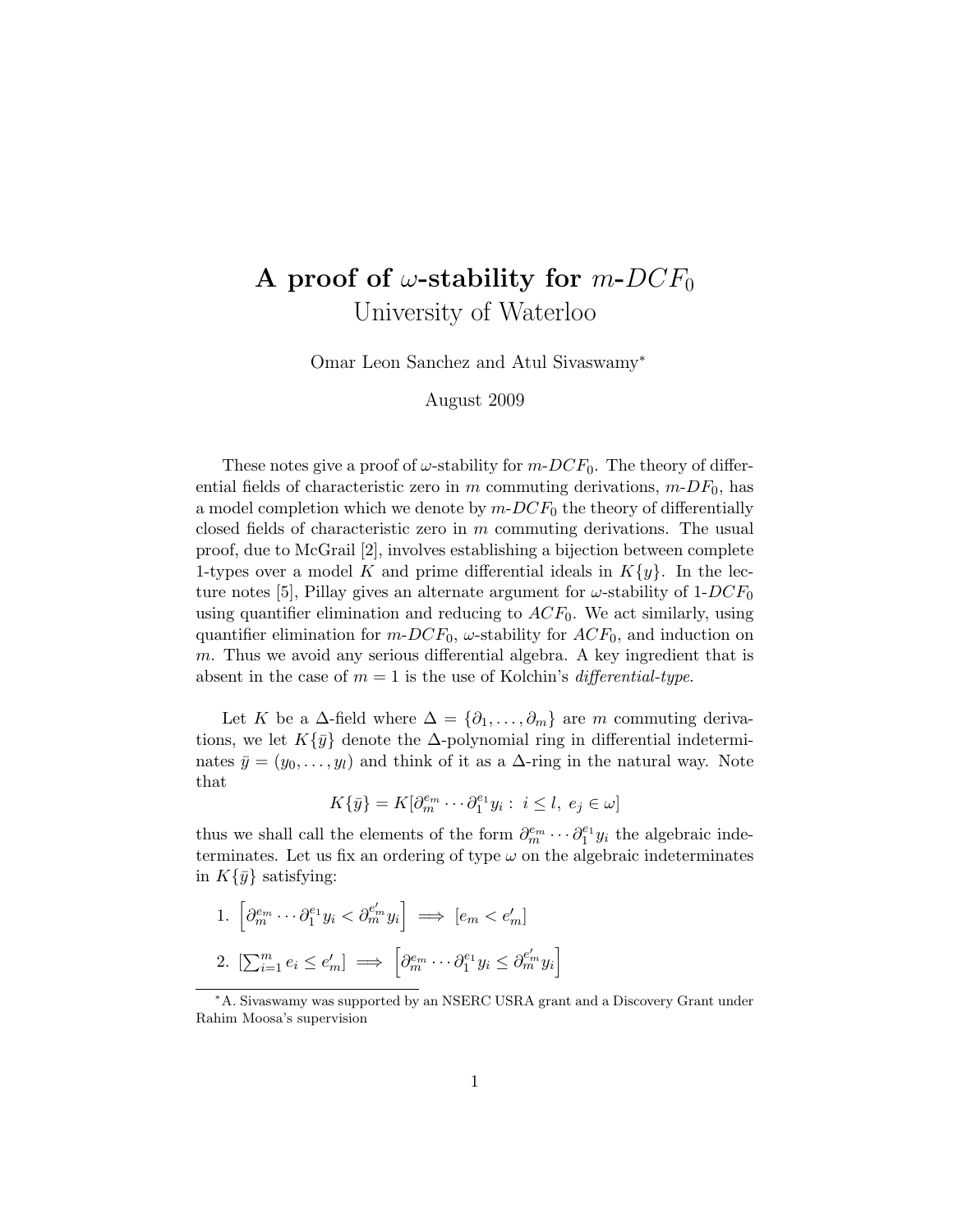For example, define

$$
\partial_m^{e_m}\cdots\partial_1^{e_1}y_i<\partial_m^{e'_m}\cdots\partial_1^{e'_1}y_{i'}\Leftrightarrow \left(\sum_{i=1}^me_i,i,e_m,...,e_1\right)<\left(\sum_{i=1}^me'_i,i',e'_m,...,e'_1\right)
$$

in the lexicographical order. Henceforth, enumerating the algebraic indeterminates according to this ordering, we denote them by  $(Y_j)_{j\in\omega}$ . If  $Y = \partial_m^{e_m} \cdots \partial_1^{e_1} y_i$  and  $\bar{a} \in K^l$  then we let  $Y(\bar{a}) = \partial_m^{e_m} \cdots \partial_1^{e_1} a_i$ . The field of constants of K, denoted by  $\mathcal{C}_K$ , is the intersection of the kernels of  $\partial_1, \ldots, \partial_m$ .

**Lemma 1** Let  $F \in K[x_0, ..., x_n]$  and consider  $F(Y_0, ..., Y_n) \in K\{\bar{y}\}.$ Then for any  $\partial \in \Delta$ ,

$$
\partial(F(Y_0, ..., Y_n)) = F^{\partial}(Y_0, ..., Y_n) + \sum_{j=0}^{n} \frac{\partial F}{\partial x_j}(Y_0, ..., Y_n) \partial Y_j
$$

where  $\frac{\partial F}{\partial x_j}$  denotes the formal partial derivative of F and  $F^{\partial}$  denotes the polynomial obtained by applying the derivation to the coefficients of F.

*Proof.* We shall prove this for polynomials of the form  $F = cx_0^{e_0}...x_n^{e_n}$ , where  $c$  is an element from  $K$ ,

$$
\partial F(Y_0, ..., Y_n) = \partial(c)Y_0^{e_0}...Y_n^{e_n} + \sum_{j=0}^n cY_0^{e_1}...e_jY_j^{e_j-1}...Y_n^{e_n} \partial Y_j
$$

$$
= F^{\partial}(Y_0, ..., Y_n) + \sum_{j=0}^n \frac{\partial F}{\partial x_j}(Y_0, ..., Y_n) \partial Y_j
$$

The linearity of  $\partial$  ensures that the formula holds for a general polynomial.  $\Box$ 

Let  $K \subset L$  be a  $\Delta$ -field extension. Recall that an element  $a \in L$  is called differentially algebraic over K if there is a differential polynomial in  $K\{y\}$ vanishing on a and differentially transcendental otherwise. We let  $K < a >$ denote the  $\Delta$ -field generated by  $K \cup \{a\}$ . For  $j \leq m$ , let  $\Delta_j := \{\partial_1, \ldots, \partial_j\}$ and  $(K, \Delta_j)$  denote K considered as a  $\Delta_j$ -field. We let  $K < a >_{\Delta_j}$  denote the  $\Delta_i$ -field generated by  $K \cup \{a\}.$ 

Recall that the *leader* of a differential polynomial  $P \in K\{\bar{y}\}\$ is the greatest algebraic indeterminant appearing nontrivially in P. The separant of P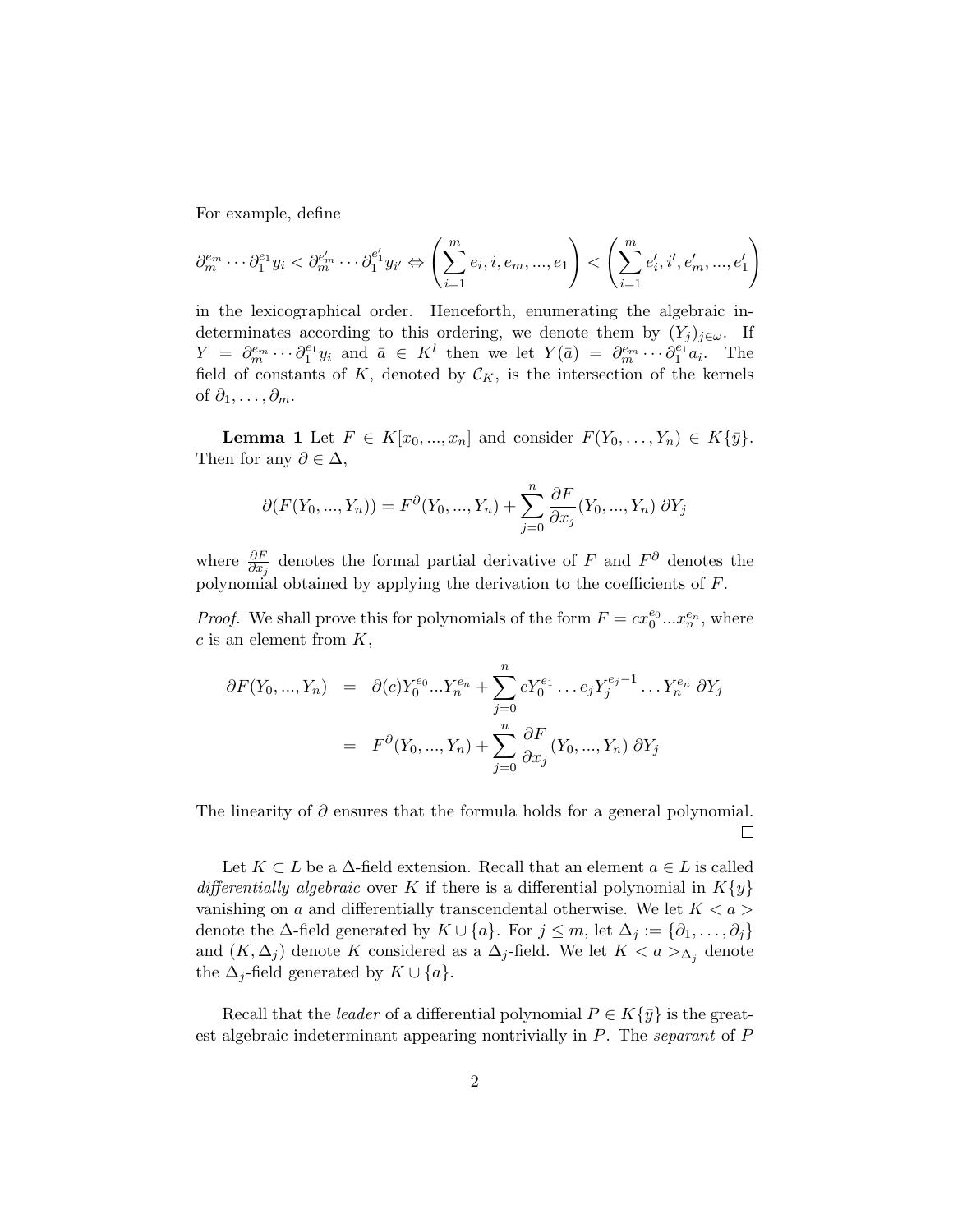is the formal partial derivative of  $P$  (considered as an ordinary polynomial) with respect to its leader.

**Theorem 2** Let  $K \preceq L$   $\models$  m-DCF<sub>0</sub> and let  $a \in L$  be differentially algebraic over K. Suppose  $P \in K\{y\}$  vanishes at a but  $S_P(a) \neq 0$  (where S<sub>P</sub> is the separant of P) and the leader of P is  $\partial_m^s y$  for some  $s \in \omega$ , then: (i)

$$
K < a > = K < a, \partial_m a, \dots, \partial_m^s a >_{\Delta_{m-1}}
$$

(ii) If  $b \in L$  is such that

$$
tp_{\Delta_{m-1}}(a,\partial_m a,\ldots,\partial_m^s a/K) = tp_{\Delta_{m-1}}(b,\partial_m b,\ldots,\partial_m^s b/K)
$$
 (1)

then  $tp(a/K) = tp(b/K)$ .

*Proof.* (i) Note that  $P(y) = F(Y_0, \ldots, Y_{n-1}, \partial_m^s y)$  for some  $F \in K[x_0, \ldots, x_n]$ . Using Lemma 1 we get,

$$
0 = \partial_m(P(a))
$$
  
=  $F^{\partial_m}(a) + \sum_{i=0}^{n-1} \frac{\partial F}{\partial x_i} (Y_0(a), \dots, \partial_m^s a) \partial_m Y_i(a) + S_P(a) \partial_m^{s+1} a.$ 

Because  $S_P(a) \neq 0$ , we can rearrange to get:

$$
\partial_m^{s+1} a = -(F^{\partial_m}(a) + \sum_{i=0}^{n-1} \frac{\partial F}{\partial x_i} (Y_0(a), \dots, \partial_m^s a) \partial_m Y_i(a)) (S_P(a))^{-1}
$$

since the  $\partial_m$ -order of each  $Y_0, ..., Y_{n-1}$  is  $\leq s-1$  and the derivations commute, we get  $\partial_m^{s+1} a = G_1(a, ..., \partial_m^s a)$  for some  $G_1 \in K < x_0, ..., x_s >_{\Delta_{m-1}}$ . Thus  $\partial_m^{s+1} a \in K < a, \ldots, \partial_m^s a >_{\Delta_{m-1}}.$ 

Next, for  $r \geq 1$  inductively assume  $\partial_m^{s+r} a \in K < a, \ldots, \partial_m^s a >_{\Delta_{m-1}}$ . This means

$$
\partial_m^{s+r} a = G_r(a, \dots, \partial_m^s a) = \frac{H_1(a, \dots, \partial_m^s a)}{H_2(a, \dots, \partial_m^s a)}
$$

for some  $G_r \in K < x_0, ..., x_s >_{\Delta_{m-1}}$ . So

$$
\partial_m^{s+r+1} a = \frac{\partial_m (H_1(a)) H_2(a) - H_1(a) \partial_m (H_2(a))}{(H_2(a))^2}
$$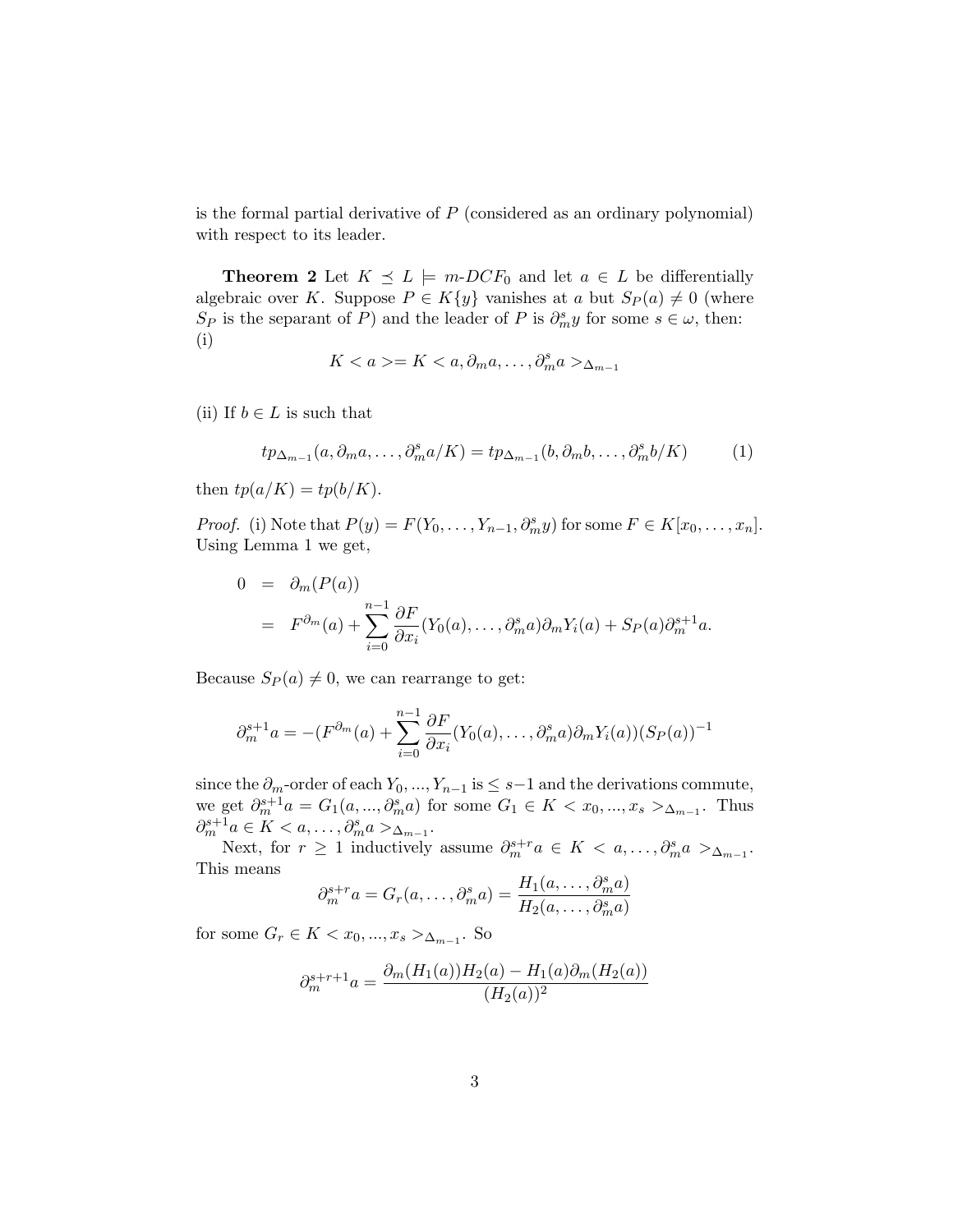but  $\partial_m(H_i(a))$  is in  $K < a, \ldots, \partial_m^{s+1}a >_{\Delta_{m-1}} K < a, \ldots, \partial_m^s a >_{\Delta_{m-1}}$ . Thus  $\partial_m^{s+r+1}a \in K < a, \ldots, \partial_m^s a >_{\Delta_{m-1}}$  and there is a  $\Delta_{m-1}$ -polynomial  $G_{r+1}(x_0,\ldots,x_s)$  witnessing this. So

$$
\partial_m^{s+r} a = G_r(a, \dots, \partial_m^s a) \in K < a, \dots, \partial_m^s a >_{\Delta_{m-1}},
$$

for all  $r = 1, 2, \ldots$ , and so

$$
K < a > = K < a, \partial_m a, \dots, \partial_m^s a > \Delta_{m-1}
$$

(ii) Since P and  $S_P$  both have  $\partial_m$ -order s, our assumption on b implies that  $P(b) = 0$  and  $S_P(b) \neq 0$ . In part (i), the constuction of the  $G_i$ 's used only the fact that  $P(a) = 0$  and  $S_P(a) \neq 0$ , and so the same  $G_i$ 's will work for b. That it,  $\partial_m^{s+r}(b) = G_r(b, \ldots, \partial_m^s b)$  for  $r = 1, 2, \ldots$ .

By quantifier elimination for  $m$ -DC $F_0$  we only need to show that for  $F \in K\{y\}, F(a) = 0$  if and only if  $F(b) = 0$ . Note that there is  $F^* \in$  $K\{x_0, ..., x_l\}_{\Delta_{m-1}}$  such that  $F(y) = F^*(y, \partial_m y, ..., \partial_m^l y)$ . If  $l \leq s$  the result follows immediately by (1). Thus assume  $l > s$ 

$$
F(a) = 0 \Leftrightarrow F^*(a, ..., \partial_m^s a, \partial_m^{s+1} a, ..., \partial_m^l a) = 0
$$
  
\n
$$
\Leftrightarrow F^*(a, ..., \partial_m^s a, G_1(a, ..., \partial_m^s a), ..., G_l(a, ..., \partial_m^s a)) = 0
$$
  
\nby (1) 
$$
\Leftrightarrow F^*(b, ..., \partial_m^s b, G_1(b, ..., \partial_m^s b), ..., G_l(b, ..., \partial_m^s b)) = 0
$$
  
\n
$$
\Leftrightarrow F^*(b, ..., \partial_m^s b, \partial_m^{s+1} b, ..., \partial_m^l b) = 0
$$
  
\n
$$
\Leftrightarrow F(b) = 0
$$

Thus  $tp(a/K) = tp(b/K)$ .

 $\Box$ 

The following theorem is actually a step in Kolchin's theorem on "differentialtype", see [1,§2.11].

**Theorem 3** Let  $a \in L$  be differentially algebraic over K. Suppose  $P \in K\{y\}$  vanishes at a but  $S_P(a) \neq 0$ . Then we can find derivations  $\Delta' = \{\partial'_1, \ldots, \partial'_m\}$  such that  $\Delta = C\Delta'$  for some  $C = (c_{ij}) \in GL_m(\mathcal{C}_K)$ , and if  $P^{\Delta'}$  denotes P viewed as a  $\Delta'$ -polynomial then the leader of  $P^{\Delta'}$  is of the form  $\partial_m^{\prime s} y$  for some  $s \in \omega$  and  $S_{P^{\Delta'}}(a) \neq 0$ .

*Proof.* Fix a matrix  $C = (c_{ij}) \in GL_m(\mathcal{C}_K)$  and let  $\Delta' = \{\partial_1, \ldots, \partial_m'\}$  be the derivations on K given by  $\Delta' = C^{-1}\Delta$ . So for each i,  $\partial_i = \sum c_{ij}\partial'_j$ . We need to show that C can be chosen so that the conclusion of Theorem 3 holds.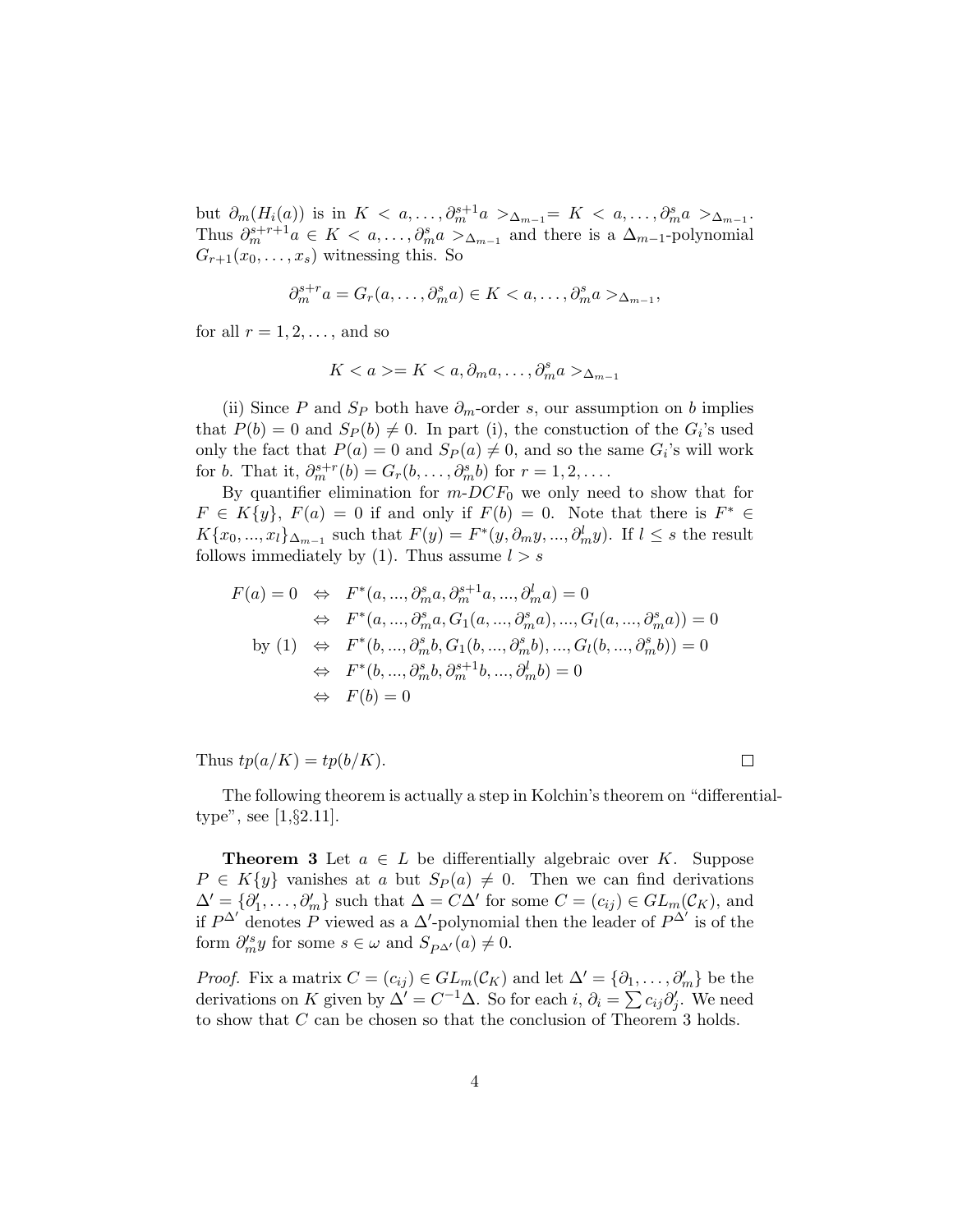Let s be the order of P, if  $\partial_1^{e_1} \cdots \partial_m^{e_m}$  is a derivative of order s then

$$
\partial_1^{e_1} \cdots \partial_m^{e_m} y = \left( \sum_{i=1}^m c_{1i} \partial_i' \right)^{e_1} \cdots \left( \sum_{i=1}^m c_{mi} \partial_i' \right)^{e_m} y
$$

$$
= c_{1m}^{e_1} \cdots c_{mm}^{e_m} \partial_m' y + Q(y)
$$

where Q is a  $\Delta'$ -polynomial with  $\partial'_m$ -order  $\langle s \rangle$ . Using the chain rule and letting  $\{\gamma_k\}_{k\in I}$  be a basis of L over  $\mathcal{C}_K$  we get

$$
\frac{\partial P^{\Delta'}}{\partial(\partial_m^{s} y)}(a) = \sum_{\sum e_j = s} \frac{\partial P}{\partial(\partial_1^{e_1} \cdots \partial_m^{e_m} y)}(a) c_{1m}^{e_1} \cdots c_{mm}^{e_m}
$$

$$
= \sum_{\sum e_j = s} (\sum_i \beta_{e_1, \dots, e_m}^{(i)} \gamma_i) c_{1m}^{e_1} \cdots c_{mm}^{e_m}
$$

$$
= \sum_i (\sum_{\sum e_j = s} \beta_{e_1, \dots, e_m}^{(i)} c_{1m}^{e_1} \cdots c_{mm}^{e_m}) \gamma_i
$$

$$
= \sum_i g_i(c_{1m}, \dots, c_{mm}) \gamma_i
$$

where the  $g_i$ 's are homogeneous (algebraic) polynomials over  $\mathcal{C}_K$ . Note that the leader of  $P$  is a derivative of order  $s$ , so one of the formal partial derivatives in the first equality is the separant of  $P$ , and by assumption it doesn't vanish at a. So for some i and  $e_1, ..., e_m$ ,  $\beta_{e_1,...e_m}^{(i)} \neq 0$ , and hence  $g_i$  is a non-zero polynomial. Let  $g$  be such a  $g_i$ . Since we are in characteristic zero,  $\mathcal{C}_K$  is an infinite field and so we can find an invertible matrix  $C = (c_{ij})$  such that  $g(c_{1m}, \ldots, c_{mm}) \neq 0$ .

In fact, this is the matrix we are looking for. Recall  $P$  has order  $s$  and hence so does  $P^{\Delta'}$ . On the other hand,

$$
\frac{\partial P^{\Delta'}}{\partial(\partial_{m}^{\prime s}y)}(a) = \sum_{i} g_{i}(c_{1m}, \dots, c_{mm}) \gamma_{i} \neq 0
$$

since  $g(c_{1m}, \ldots, c_{mm}) \neq 0$ . So  $\partial_m^{s}(y)$  must appear in  $P^{\Delta'}$ . It follows, by the nature of the ordering, that  $\partial_m^{\prime s}$  must be the leader of  $P^{\Delta'}$ . Also, it is clear that  $P^{\Delta'}(a) = 0$  and the last inequation tells us that the separant of  $P^{\Delta'}$ does not vanish at a.  $\Box$ 

**Lemma 4** Let  $(K, \Delta) \models m\text{-}DCF_0$  and let  $\Delta' = \{\partial'_1, \ldots, \partial'_m\}$  be derivations given by  $\Delta = C\Delta'$  for some  $C \in GL_m(\mathcal{C}_K)$ . Then  $(K, \Delta') \models m\text{-}DCF_0$ .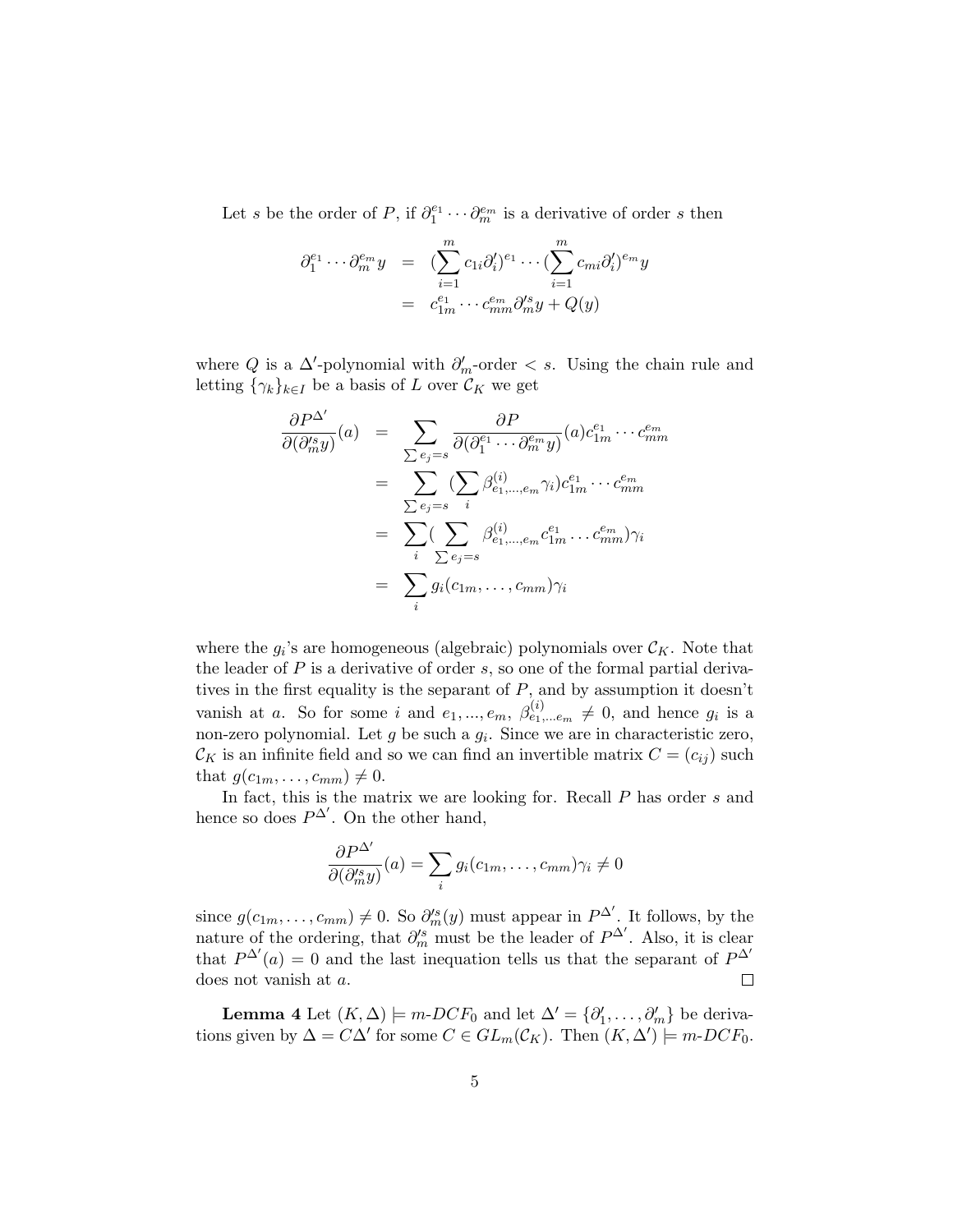*Proof.* Let  $\delta_1, \ldots, \delta_m$  be the derivative symbols in L the language of fields with m derivations. Let  $\phi(\bar{x})$  be a quantifier free L<sub>K</sub>-formula. Suppose  $(K, \Delta') \subset (M, \Delta')$  where  $(M, \Delta') \models m$ -DF<sub>0</sub>. Let  $\bar{a}$  be a tuple in M such that  $(M, \Delta') \models \phi(\bar{a}).$ 

Note  $(M, \Delta) \models m\text{-}DF_0$ . Write  $C^{-1} = (c_{ij})$ . Let  $\psi(\bar{x})$  be the quantifier free L<sub>K</sub>-formula obtained by replacing each occurrence of  $\delta_i$  in  $\phi(\bar{x})$  by the L<sub>K</sub>-term  $t_i = \sum_{j=1}^m c_{ij} \delta_j$ . In  $(K, \Delta')$  and  $(M, \Delta')$ , each  $\delta_i$  is interpreted as  $\partial_i'$  and so  $t_i$  is interpreted as  $\partial_i$ . Hence, for any  $\bar{c}$  from M

$$
(M, \Delta') \models \phi(\bar{c}) \iff (M, \Delta) \models \psi(\bar{c})
$$

and similarly for K. Thus  $(M, \Delta) \models \psi(\bar{a})$ , but since  $(K, \Delta)$  is existentially closed there is a tuple  $\bar{b}$  in K such that  $(K, \Delta) \models \psi(\bar{b})$ . This implies  $(K, \Delta') \models \phi(\bar{b})$  and hence  $(K, \Delta') \models m\text{-}DCF_0$ .  $\Box$ 

Recall that an L-theory T is  $\omega$ -stable if for any  $\mathcal{M} \models T$ , and any countable  $A \subset M$ , we have that  $S_n^{\mathcal{M}}(A)$  is also countable. In fact, it suffices to consider the case  $n = 1$ .

Lemma 5 Let L be a countable language, and T an L-theory. If for all countable  $\mathcal{N} \models T$  we have  $|\mathcal{N}| = |S_1^{\mathcal{N}}(N)|$ , then T is  $\omega$ -stable.

*Proof.* Let  $\mathcal{M} \models T$ , and let A be a countable subset of M. By the Downward Lowenhiem-Skolem Theorem, there exists a countable  $\mathcal{N} \preceq \mathcal{M}$  containing A. Thus  $\omega \geq |S_1^{\mathcal{N}}(N)| \geq |S_1^{\mathcal{N}}(A)| = |S_1^{\mathcal{M}}(A)|$ , and hence T is  $\omega$ -stable.  $\Box$ 

**Theorem 6** The theory  $m\text{-}DCF_0$  is  $\omega$ -stable.

*Proof.* We will prove  $\omega$ -stability by induction on the number of derivations, the base case is when  $m = 0$  and so we get  $ACF_0$  which we know is  $\omega$ stable. Assume  $(m-1)$ - $DCF_0$  is  $\omega$ -stable. Let  $K \models m$ - $DCF_0$  be countable and  $K \preceq L$  sufficiently saturated, so counting  $S_1^K(K)$  amounts to counting  $\{tp(a/K) : a \in L\}.$ 

Fix  $a \in L$ .

Case 1 Suppose a is differentially transcendental. Then the only atomic formulas realized by a are equivalent to  $(0 = 0)$ , so by QE,  $tp(a/K)$  is completely determined.

Case 2 Otherwise a is differentially algebraic over  $K$ . If we establish an embedding of the types of differentially algebraic elements into

$$
\bigcup_{\Delta'_{m-1}} \bigcup_{n} S_n^{(K,\Delta'_{m-1})}(K) \tag{2}
$$